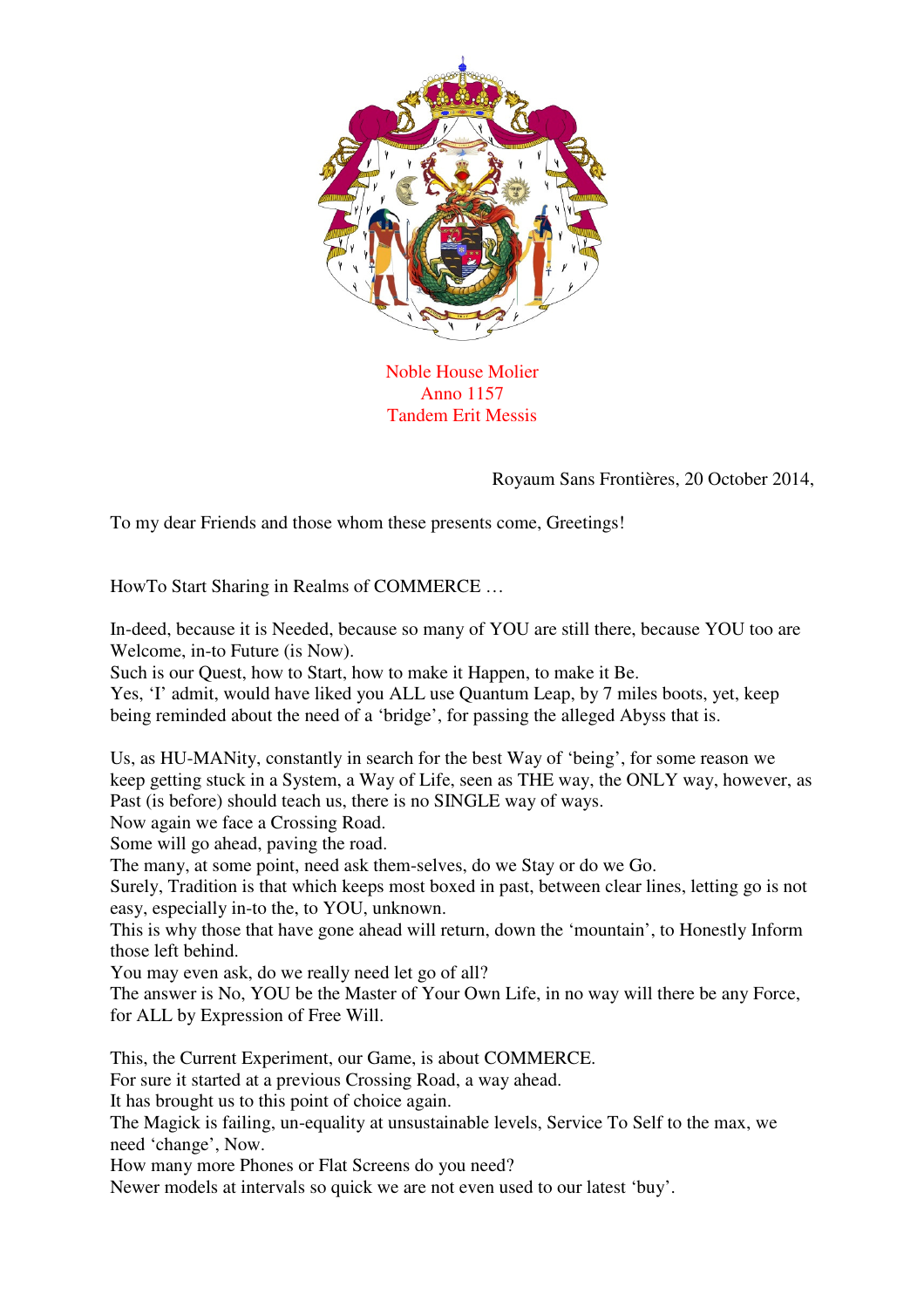Its even gone that far, ALL products not 'sold' be Destroyed, what a waste of Energy that is. Surely, this can no longer be sustained.

Thank YOU for bringing us to this point.

Let us Not have a 'Fight', let us Dream Again.

A Sample, lets create a sample.

Surely, could do it as UQD Foundation or SWKM-OSG, however, this Information is Free to Share, with Right to Copy, to Implement Locally, please do.

What if we co-create a Way to support this Dream of Sharing Abundance, Together, it be so much more EFFECTIVE.

It could be ANY Abundance, but lets Focus on Food first.

Many of you are Aware of Many Good Foods Destroyed, many even before going to 'market'.

The so called over-date going to Food 'Banks', but what about the Left Over's of Shops? They are Thrown Away as Garbage, such a Waste that is!

What if found a Way to Redistribute?

That we need is Space, a location, close to the Shops/Restaurants wishing Share their Abundance for the Go(o)d of All.

So there we are, that we Need, a Space to enable Sharing, with Tables and Chairs, even an automated system handling the pre-paid.

In-deed, as a Thank YOU to those that Share Abundances, those making use of their Services may pre-pay for the Less Fortunate.

Believe YOU 'me', there is great pleasure in Sharing without asking any-thing in return ...

We are not new to these ideas, ask friends Google or Bing. Jon Bon Jovi, a Restaurant based on Donation http://www.jbjsoulkitchen.org/en. Or pre-paid Drinks/Foods, http://ukrainianweek.com/Society/38340

Many a Municipality getting 'challenged', the latest called Participation Society, tasks of central 'government' moved to Local Level, being wished Success! Now, about this Participation, the Vibe of Past (is before) was by Force, only to find this In-Effective, better be to Invite to Assist, by Creating Interesting Tasks, to Volunteer by Expression of Free Will, because it be a Challenge, because it Increases Knowledge or just because it is FUN.

Talking about Challenge, will YOU pick up the Glove, will 'you' invite 'me', not for accumulating more 'money', but because it is THE RIGHT THING TO DO …

```
APM (initial gate single ...) 
HRH Prince Patrick from the Noble House Molier, 
Sovereign of Royaum Sans Frontières, 
Secretary/Treasurer University of Quantum Dynamics Foundation, 
Patron Prince/Knight General Sovereign White Knights of Malta - Order of 
St. Germain, 
etc etc.
```
This letter being in English, for I know you honour my request to bring it to the attention of the highest 'authority' inside your organisation or corporation, for which I thank you.